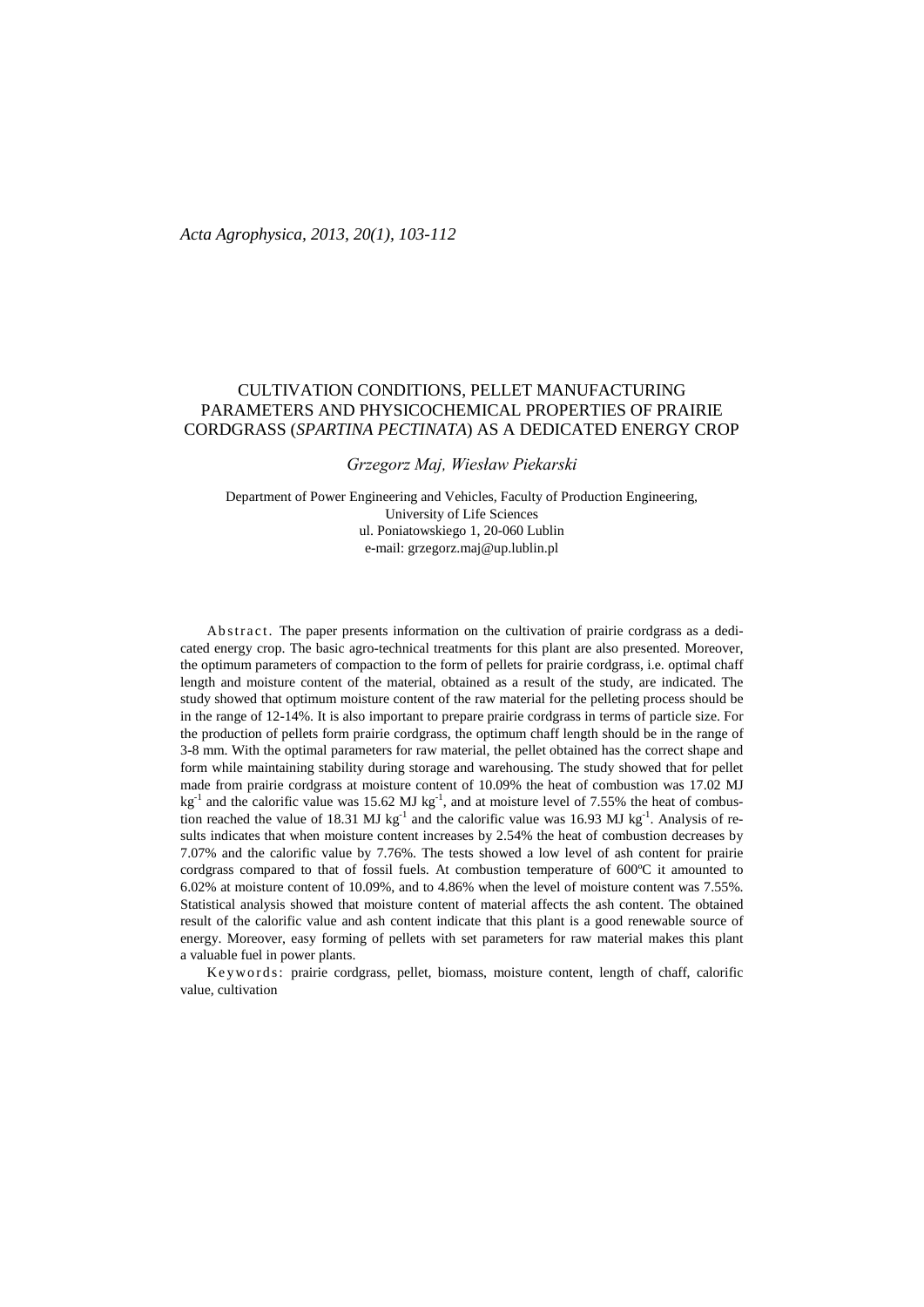## INTRODUCTION

Prairie cordgrass, known also as freshwater cordgrass and tall marshgrass, originates from North America. It appears in areas extending from Newfoundland and Quebec (Canada) to the Americal states of Arkansas, Texas and New Mexico. East of the Rocky Mountains it constitutes one of the main component of the prairie flora (Gradziuk *et al*. 2003, Boe and Lee 2007). In Europe it is grown primarily as an ornamental plant, and at the same time it is used for strengthening sandy embankments, dams and dykes. Irrespective of the compactness of the soil, its strong and sharp-pointed roots permit its penetration. It should be noted that prairie cordgrass has a considerable anti-erosion function, and growing on the banks of streams it prevents flooding during periods of intensive rainfalls (Majtkowska and Majtkowski 2005, Konieczny 2007, Gonzales-Hernadez *et al.* 2009).

Prairie cordgrass is characterised by notable capabilities of adaptation to extreme habitat conditions. The plant can grow well both in dry and excessively wet habitats (Boe and Lee 2007). It can be grown on soil with low quality classes, i.e. classes V and VI, and also on stony, slaking and crusty soils. It should be noted that the plant is also tolerant of acidified soils with low pH (Kim et al. 2011, Boe *et al*. 2009). Prairie cordgrass is resistant to unfavourable habitat conditions and can be used for the reclamation of soils degraded by the chemical industry (Budzyński and Bielski 2004). Moreover, it is a plant with high resistance to low temperatures.

Under the conditions of Poland, prairie cordgrass produces seeds, but due to the rapid drop in the germination capacity of the seeds it is recommended to reproduce it through vegetative propagation. In spring the runners are split, and planting is made from mid-April till the end of May. Due to the weakly developing root system, the optimum spacing of the plants in inter-rows should be 0.5 m, and spacing in the rows should be 0.5 m. To facilitate the agro-technical treatments in the first year of cultivation, planting in double rows is often applied, which spacing of 0.7 m and 1.75 m, which permits minimisation of mechanical damage to the plants during harvest. The depth of planting of the runners of the plant should be within the range of 15-20 cm. It should be noted that prairie cordgrass requires particularly careful preparation of the soil, especially in terms of weed control. Due to its low nutrition requirements, no organic fertilisation or liming is necessary, and its strong root system does not require winter ploughing (Kościk 2007).

It should be mentioned that mineral ferilisation should be started in the second year of cultivation, as it then has a favourable effect on the quality of the plant. The optimum doses of mineral fertilisation are as follows: nitrogen  $(N) - 60 - 110$  kg ha<sup>-1</sup>, potassium  $(K_2O) - 50$  kg ha<sup>-1</sup>, phosphorus  $(P_2O_5) - 100$  kg ha<sup>-1</sup>. P and K fertilisation should be made after prior analysis of the chemical composition of soil samples (Konieczny 2007, Majtkowska and Majtkowski 2005).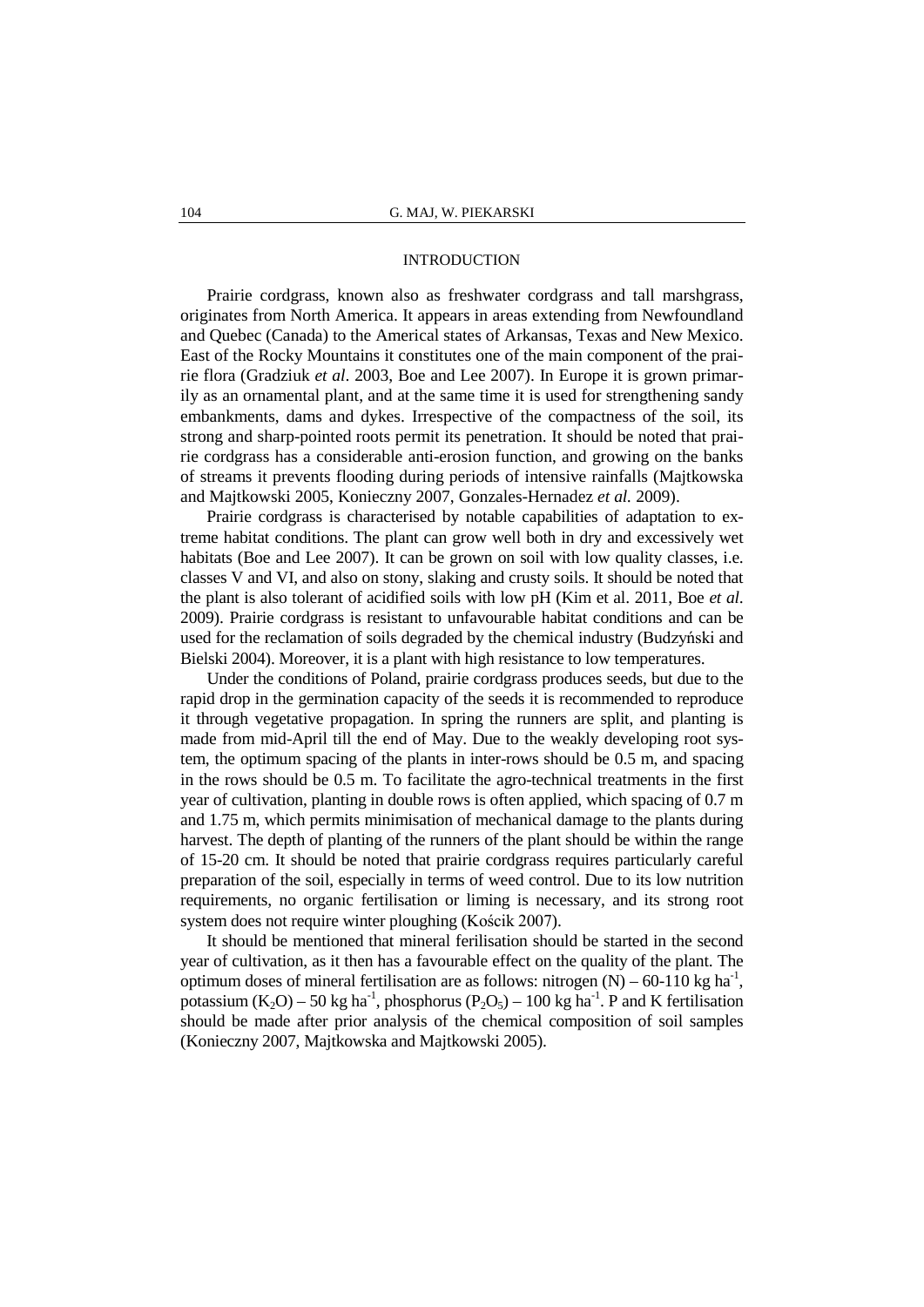In the cultivation of prairie cordgrass properly performed plant husbandry treatments are highly important. Due to its high sensitivity to weed infestation in the first and second year of cultivation, careful weed control treatments are necessary, which unfortunately increases the costs of production.

Prairie cordgrass is a lush perennial grass growing to a height of ca. 2-3 m (Prasifka *et al.* 2011). It forms large loose tussocks thickly covered with leaves of length up to 80-90 cm, their width reaching up to 1.5 cm. In mid-summer there appear branched-bracted inflorescences with length of ca. 30 cm (Cybulska *et al.* 2010). The generative shots of the plant are hollow inside (Gradziuk *et al*. 2003, Majtkowska and Majtkowski 2005). The period of use of a plantation is 15-20 years. The time of harvest is in February or March, as the stems of prairie cordgrass get dry around the middle of November. Premature harvest means the necessity of drying of the biomass, which increases the costs of production. Dry matter yield of prairie cordgrass is estimated at around 17-29 t ha<sup>-1</sup> (Budzyński and Bielski 2004, Kowalczyk-Juśko *et al.*) 2004, Kościk 2007). The harvest technology of prairie cordgrass consists in cutting and either direct fragmentation into chaff or baling and storage.

In view of the problem-free conditions of prairie cordgrass cultivation presented above, an attempt was made at performing an analysis of the material in the aspect of its utilisation as a dedicated energy crop. The objective of the study was to determine parameters for prairie cordgrass for the process of pelleting in the form of the optimum chaff length and the optimum level of moisture of the input material, and to determine the heat of combustion, calorific value, and ash content for two moisture levels of the pellets produced.

# MATERIAL AND METHOD

Prairie cordgrass used in the analyses was subjected to preliminary fragmentation with the use of a beater mill type Bąk with screens of mesh size of 3 mm, 8 mm and 12 mm.

Material prepared as above was subjected to the process of compaction by means of a pellet mill with an open compaction chamber (Fig. 1).

The pellet mill used in the study was equipped with a rotating flat die and bearing-supported compacting rollers mounted on a fixed shaft supported in the casing of the compaction chamber. The compacting rollers were situated directly above the die and were driven by its movement. The mill had the possibility of adjustment of the distance between the compacting rollers and the die. The slots in the die had the shape of a truncated cone with lower base length of 8.85 mm and upper base length of 8.60 mm. The thickness of the die was 24.5 mm. The die was driven by an electric motor with power rating of 3 kW, model Y10022-4.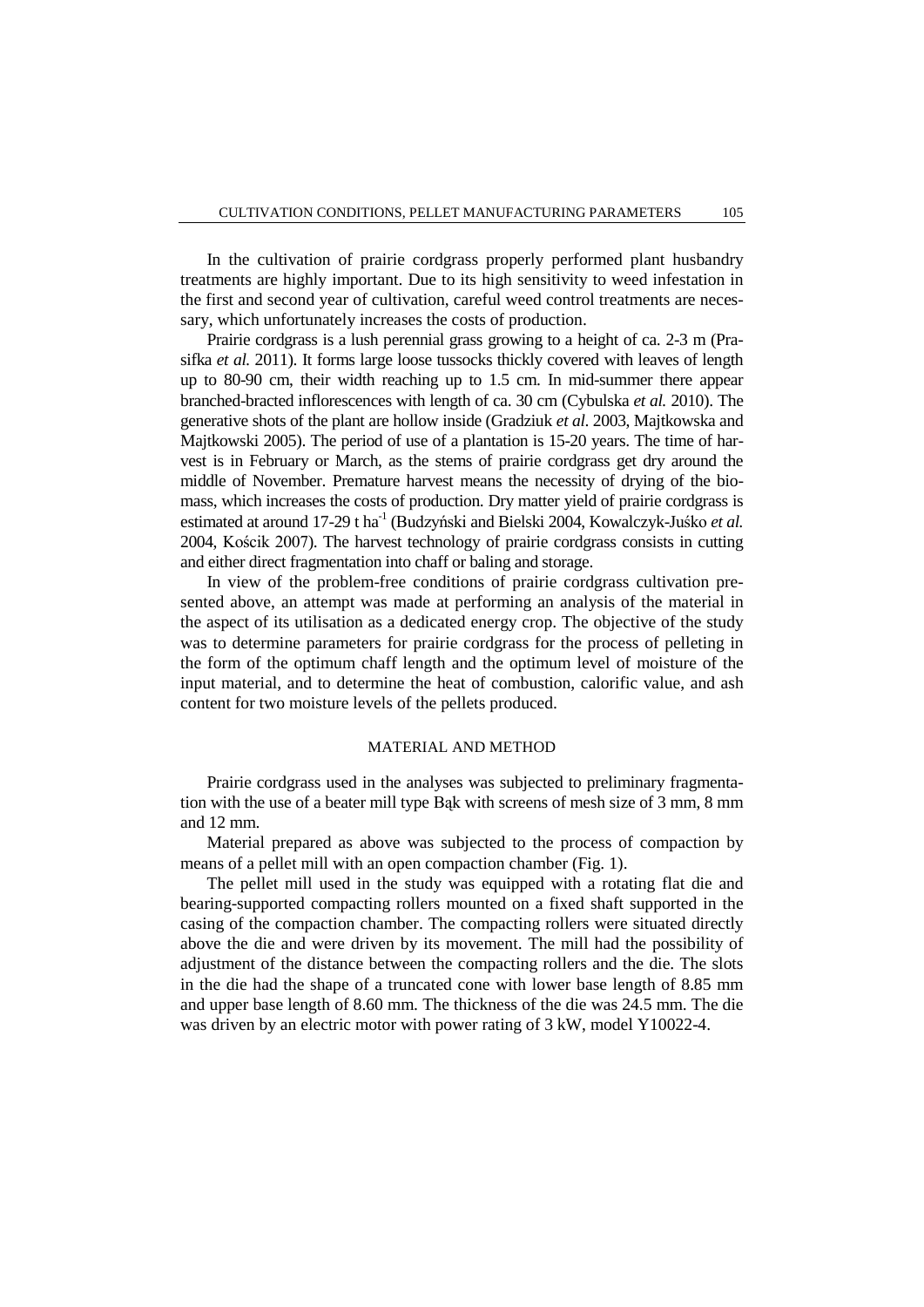

Fig. 1. Presentation of the pellet mill used in the study

The fragmented plant material was fed into the compaction chamber of the pellet mill from the top and formed a uniform layer on the die. The compaction of the material was effected as a result of the pressure of the rotating compacting rollers against the fragmented material, which caused its uniform spreading over the die and then its pressing into the slots of the die. Next, the material was pushed

through the compacting slots as a result of forcing successive batches of the material into the holes of the die. The pellets were formed in the compaction slots and their consistence was stabilised. The material formed into pellets then moved from the compacting slots into the granulate chamber where, under the effect of the rotary motion of the die and the contact with the lower part of the compaction chamber it was broken off and the length of the pellets was ultimately determined. The process of compaction was conducted for four levels of moisture: 12%, 14%, 16% and 18%. The specific moisture levels of the material were achieved through drying or the addition of required amounts of water to samples with known mass and moisture that were then stored for a period of 48 hours prior to the pelleting. Chaff lengths in the process of pelleting were <3 mm, 3-8 mm, and 8-12 mm, respectively.

For the fragmented fraction of prairie cordgrass and for the pellet produced from it the total moisture content was determined with the oven-dry method. The determinations were conducted in compliance with the standards PN-93/Z-15008/02 and PN-80/G-04511. Drying of the material was performed using an electric laboratory drier, POL-ECO SLN 32 ECO, with natural air circulation and possibility of temperature adjustment with accuracy to 1ºC.

Within the scope of the study the heat of combustion was determined for two levels of moisture. The determinations were made in compliance with the technical specification PKN–CEN/TS 14588 and the standards PN-81/G-04513 and PN–ISO 1928. The heat of combustion for the biomass tested in the form of pellets was determined with the use of the calorimeter KL-12. The calorific value was calculated in accordance with the standard PN-ISO 1928.

Ash content was determined with the gravimetric method in accordance with the standard PN-80/G-04512. The determinations were made for two combustion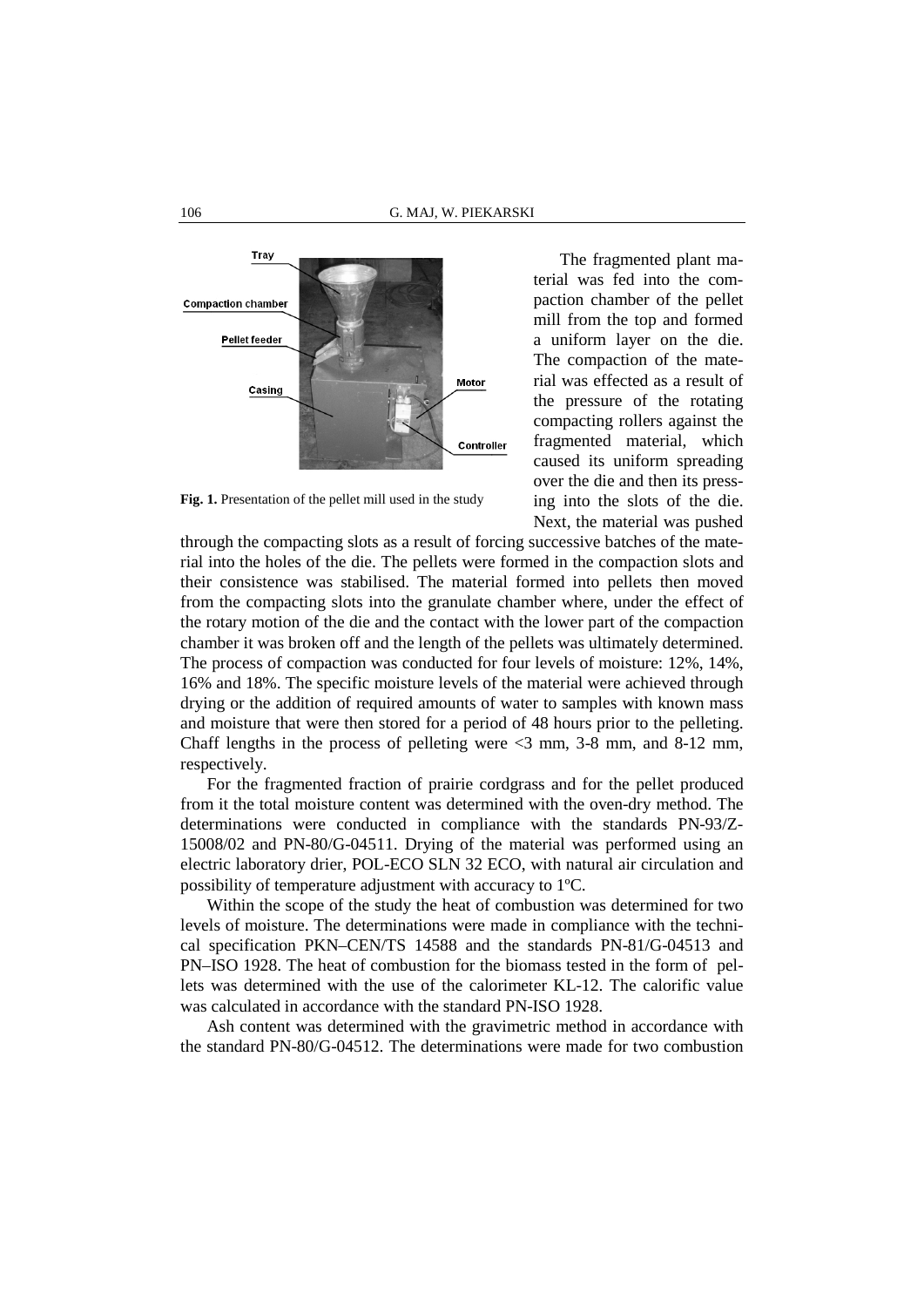temperatures: 600ºC and 815ºC, and for two moisture levels. The combustion of the tested biomass in the form of pellet was conducted with the use of a muffle furnace, Nabertherm L3/11/B180.

The results obtained were subjected to statistical analysis which was performed using the program SAS Enterprise Guide 4.1. Normality of distribution of the properties studied was tested by means of such tests as Shapiro-Wilk, Kolmogorov-Smirnov, Cramer-von Mises and Anderson-Darling. Verification of the results of the study was made using the graphic method in the form of qualtilequantile graphs. Estimation of the effect of moisture on the level of the heat of combustion and the calorific value was performed using Student's t-test. The effect of moisture and combustion temperature on the amount of ash obtained was estimated by means of two-factor analysis of variance ANOVA. All statistical analyses were performed at significance level of  $\alpha = 0.05$ .

# RESULTS AND DISCUSSION

In the course of the process of compaction of the raw material, two parameters were determined through observation of the process of compaction, in the form of optimum ranges of material moisture and chaff length.

For prairie cordgrass the optimum range of moisture of the material during the process of pelleting is 12-14%. Below the lower limit of that range the material is too dry to be effectively compacted, while above the upper value it is too moist and does not retain the compacted form. The study confirmed that biomass requires suitable preparation for the process of pelleting in terms of the moisture of the material (Skonecki and Laskowski 2010, Kulig and Skonecki 2011).

The second parameter analysed in the study and having an effect on the process of pelleting is chaff length of the biomass. It is important for the material to be correctly prepared for compaction in respect of the fraction size. Research has shown that the degree of fragmentation has a strong effect on pellet production from plant biomass. Prairie cordgrass is a material which undergoes optimum compaction at chaff length of 3-8 mm. Preparation of the material in the form of such a fraction ensures the production of pellet that does not lose its form and is not sintered. Too small a fraction also undergoes compaction, but the product obtained is not stable. Above the optimum chaff length a deterioration of the process of compaction in the pellet mill is observed. Trying to force the material in, the compacting rollers clog the die holes in such a way that the pressing of the next batch of material is not possible and thus the process is blocked. The consequence of that is continuation of processing of the material and its further fragmentation to the silt fraction. The study supported literature data on the impor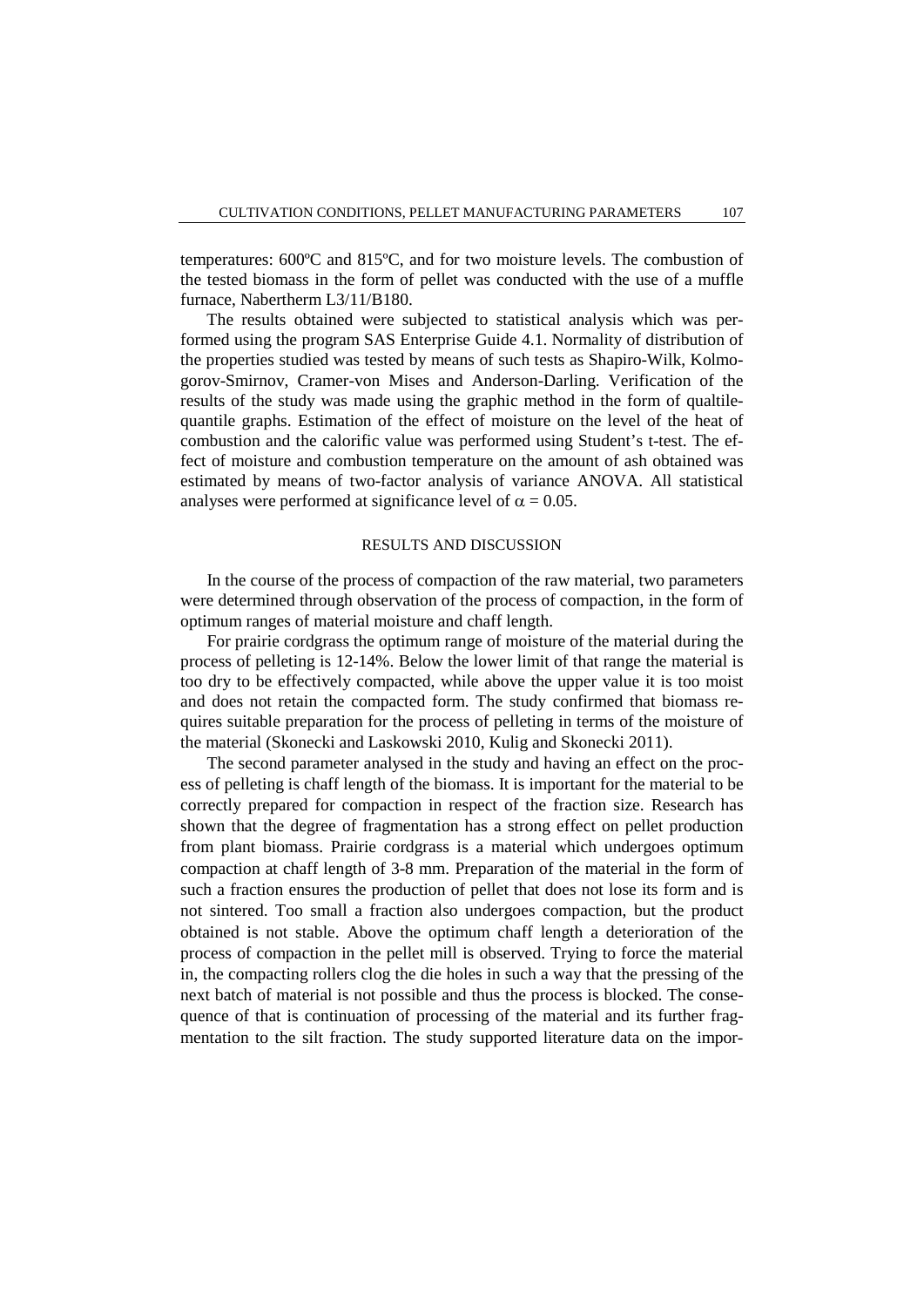tance of suitable fragmentation of plant biomass for the process of agglomeration (Mani *et al*. 2006, Bergström *et al*. 2008, Nielsen *et al*. 2009).

Compaction of the analysed biomass with the application of the optimum parameters resulted in the production of pellet of prairie cordgrass. The product was characterised by good strength and retained its form and shape during storage.

The pellet produced was characterised by the following parameters: diameter of 8 mm and length of 20 mm.

In the course of the study the heat of combustion and the calorific value were determined for pellets made of prairie cordgrass, for two levels of its moisture. In addition, ash content in pellets from the raw material studied was determined with relation to the adopted temperature of combustion and two levels of moisture. Table 1 presents the physicochemical properties of pellets produced from prairie cordgrass.

**Table 1.** Physicochemical properties of pellet made of prairie cordgrass for two levels of moisture content

| Moisture content<br>$(\%)$ | Heat of combustion<br>$(MJ kg^{-1})$ | Calorific value<br>$(MJ kg^{-1})$ | Ash content $(\%)$           |      |  |
|----------------------------|--------------------------------------|-----------------------------------|------------------------------|------|--|
|                            |                                      |                                   | Combustion temperature $(C)$ |      |  |
|                            |                                      |                                   | 600                          | 815  |  |
| 10.09                      | 17.02                                | 15.62                             | 5.63                         | 6.02 |  |
| 7.55                       | 18.31                                | 16.93                             | 5.00                         | 4.86 |  |

Distribution tests and the graphic method were used to ascertain the normality of distribution of the parameters. and then statistical analysis of results concerning the calorific value and the heat of combustion of pellets made of prairie cordgrass was performed. Analysis of the results by means of Student's t-test permitted estimation of the effect of moisture of the material on the calorific value and the heat of combustion of pellets produced from the biomass under analysis. The results obtained are presented in Table 2 and 3.

The Student's t-test confirmed the literature data on the significant effect of material moisture on the level of calorific value and the heat of combustion of pellets produced from prairie cordgrass. Increase in the level of moisture causes a decrease of the heat of combustion and of the calorific value of the pellet. Increase of moisture level by 2.54% causes a reduction of the heat of combustion by 7.07% and of the calorific value by 7.76%.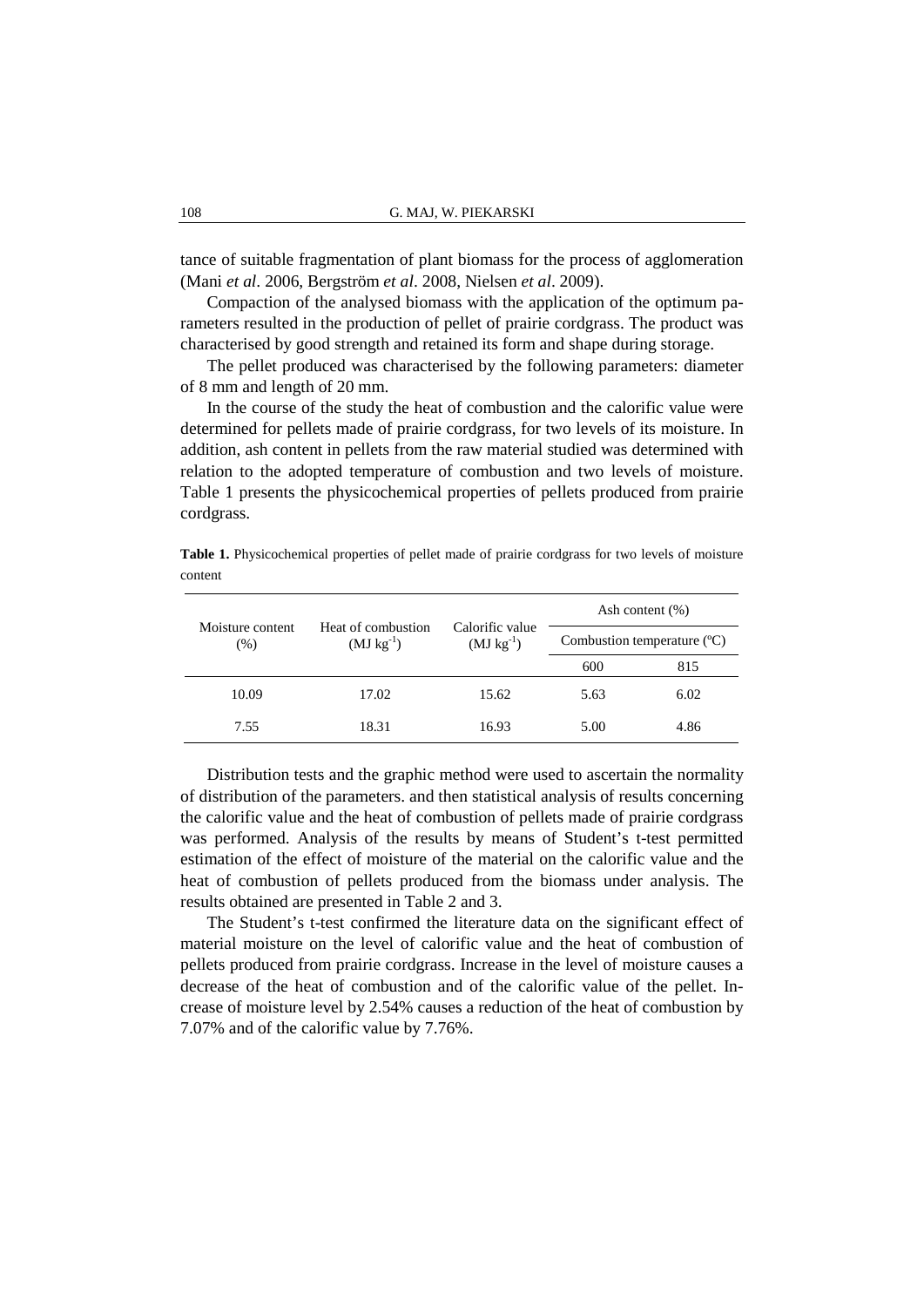| Variable                              | Moisture<br>content<br>(% ) | N | Mean   | Std<br>Dev. | Confidence interval |               | Std.  |
|---------------------------------------|-----------------------------|---|--------|-------------|---------------------|---------------|-------|
|                                       |                             |   |        |             | For mean            | For Std. Dev. | Err.  |
| Calorific<br>value<br>$(J g^{-1})$    | 7.55                        | 6 | 16934  | 58.13       | 16872: 16995        | 36.29; 142.6  | 23.73 |
|                                       | 10.09                       | 6 | 15620  | 67.65       | 15549: 15691        | 42.23; 165.9  | 27.62 |
|                                       | Diff $(1-2)$                |   | 1314   | 63.07       | 1232.9: 1395.1      | 44.07: 110.7  | 36.41 |
| Heat of<br>combustion<br>$(J g^{-1})$ | 7.55                        | 6 | 18312  | 58.13       | 18251: 18373        | 36.29: 142.6  | 23.73 |
|                                       | 10.09                       | 6 | 17016  | 67.65       | 16946: 17087        | 42.23: 165.9  | 27.62 |
|                                       | Diff $(1-2)$                |   | 1295.1 | 63.07       | 1214: 1376.2        | 44.07: 110.7  | 36.41 |

**Table 2.** Estimators of mean and variance for the heat of combustion and calorific value for pellets made from prairie cordgrass

**Table 3.** t-Student test for equality of means for calorific value and heat of combustion for prairie cordgrass at different moisture contents

|                                 | T-Test |         |          |
|---------------------------------|--------|---------|----------|
| Variable                        | DF     | t Value | p-value  |
| Calorific value $(J g^{-1})$    | 10     | 36.08   | < 0.0001 |
| Heat of combustion $(J g^{-1})$ |        | 35.57   | < 0001   |

Statistical analysis was also performed for the results concerning the ash content in pellets produced from the studied plant biomass.

Based on the analysis of the distribution tests it was concluded that the ash content had normal distribution. Taking the above into account. two-factor analysis of variance was performed (Tab. 4 and Tab. 5).

The analysis of variance confirmed that the level of ash content of prairie cordgrass is not affected by the level of the material moisture and by the temperature of combustion of the material.

**Table 4.** Levels of factors for pellets made of prairie cordgrass

| Factors                              | Levels | Values |       |
|--------------------------------------|--------|--------|-------|
| Combustion temperature $(^{\circ}C)$ |        | 600    | 815   |
| Moisture content $(\%)$              |        | 7.55   | 10.09 |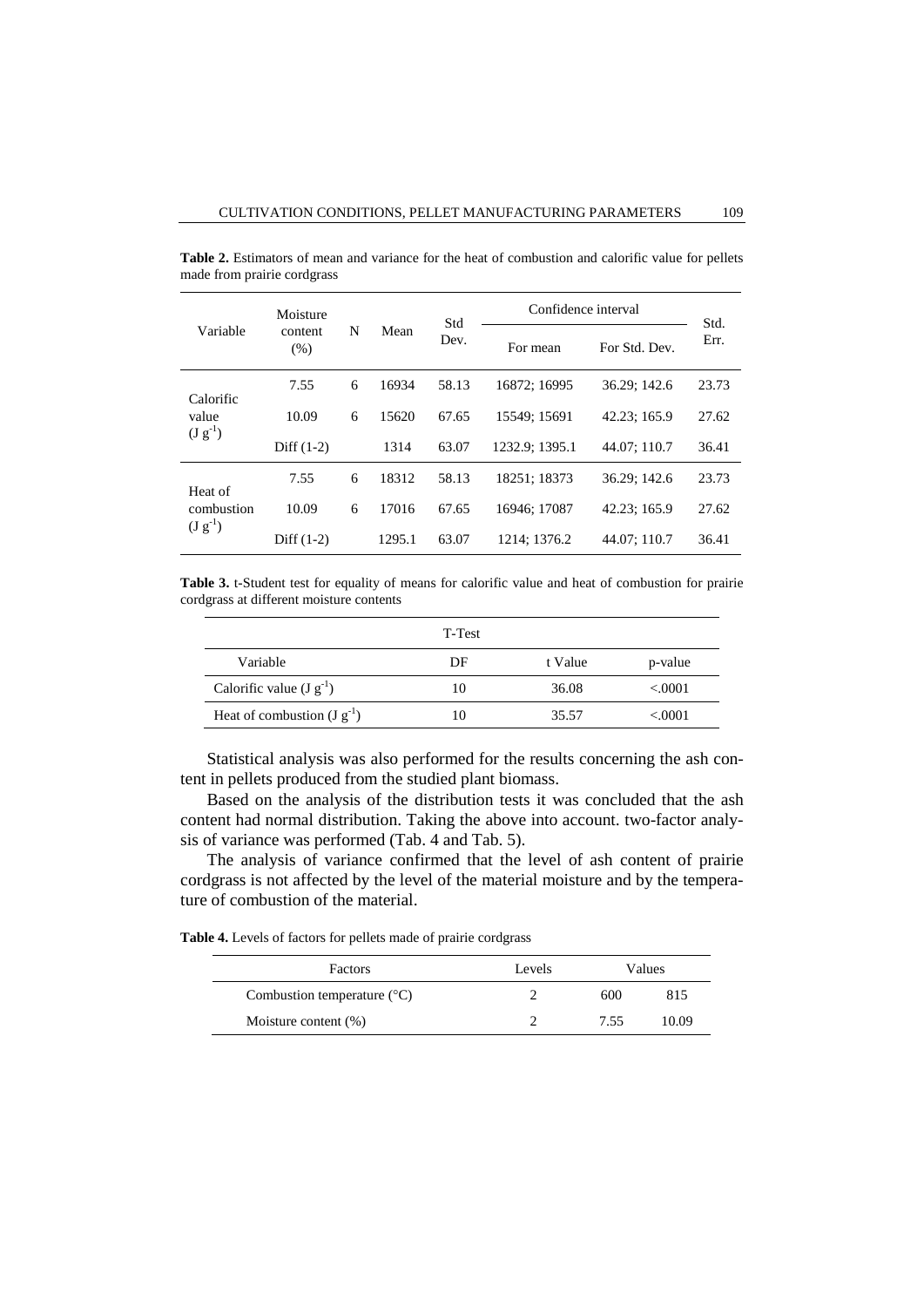| Source                 | DF | Sum of Squares | Mean Square | F Value | p-value |
|------------------------|----|----------------|-------------|---------|---------|
| Combustion temperature |    | 0.944          | 0.944       | 83.08   | < .0001 |
| Moisture content       |    | 1.251          | 1.251       | 110.09  | < 0001  |
| Error                  | 18 | 0.193          | 0.011       |         |         |
| Corrected Total        | 20 | 2.388          |             |         |         |

**Table 5.** Results of analysis of variance for ash content, the combustion temperature and moisture content of the material for the pellets made of prairie cordgrass

#### **CONCLUSIONS**

1. The study showed that prairie cordgrass has good energy properties. The obtained parameters – heat of combustion of 18.31 MJ kg<sup>-1</sup> and calorific value of 16.93  $\overline{MJ}$  kg<sup>-1</sup> at material moisture of 7.55%. are at a fairly good level compared to hard coal whose calorific value is  $25 \text{ MJ kg}^{-1}$ .

2. The study showed that ash content of 5-6% indicates its low level compared to fossil fuels. This is undoubtedly an advantage in the utilisation of the plant as a renewable source of energy.

3. The easy cultivation of the plant and the possibility of growing it on soils of low quality classes may cause an interest among farmers in its plantation on lands that are currently fallow.

4. The problem-free process of agglomeration with the application of the presented parameters for the raw material may contribute to the popularisation of that fuel among the individual producers of pellets.

## **REFERENCES**

- Bergström D., Israelsson S., Öhman M., Dahlqvist S.A., Gref R., Boman Ch., Wästerlund I., 2008. Effects of raw material particle size distribution on the characteristics of Scots pine sawdust fuel pellets. Fuel Processing Technology, 89, 1324-1329.
- Boe A., Lee D.K., 2007. Genetic Variation for Biomass Production in Prairie Cordgrass and Switchgrass. Crop Sci, 47(3), 929-934.
- Boe A., Owens V., Gonzalez-Hernandez J., Stein J., Lee D. K., Koo B.C., 2009. Morphology and biomass production of prairie cordgrass on marginal lands. Bioenergy, 1, 240-250.
- Budzyński W., Bielski S. 2004. Energy materials of agricultural origin (in Polish). Part II. Biomass as solid fuel (review paper). Acta Sci. Pol., Agricultura, 3(2), 15-26.
- Cybulska I., Lei H., Julso J., 2010. Hydrothermal Pretreatment and Enzymatic Hydrolysis of Prairie Cord Grass. Energy Fuels, 24, 718-727.
- Gonzalez-Hernandez J.L., Sarath G., Stein J. M., Owens V., Gedye K., 2009. A multiple species approach to biomass production from native herbaceous perennial feedstock. In Vitro Cell. Dev. Biol.-Plant, 45(3), 267-28.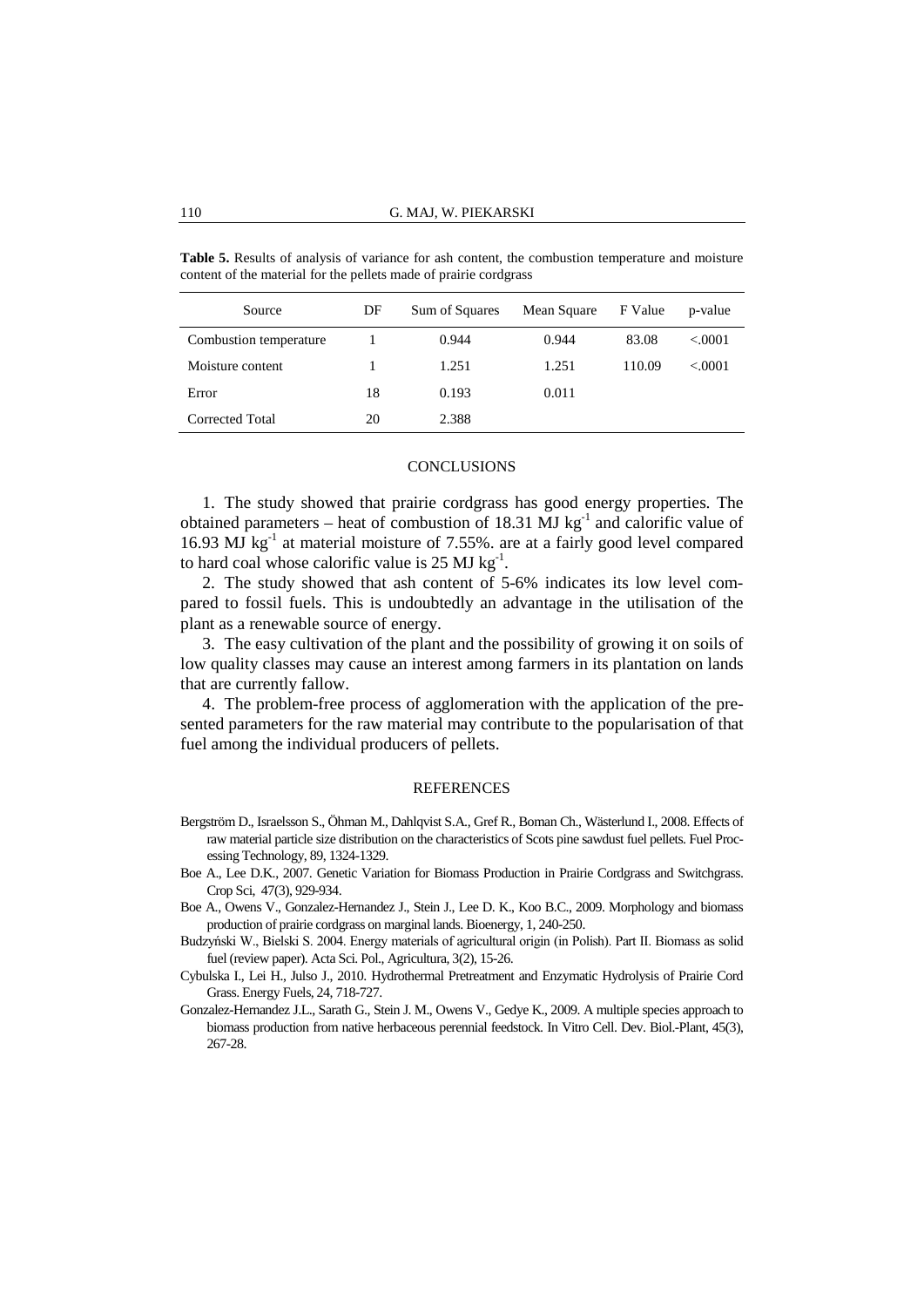Gradziuk P. (ed.), 2003. Biofuels (in Polish). Wydawnictwo Wieś Jutra, Warszawa.

- Kim S., Rayburn A. L., Voigt T., Parrish A., Lee D. K., 2011. Salinity Effects on Germination and Plant Growth of Prairie Cordgrass and Switchgrass. BioEnergy Research, 1-11.
- Konieczny W., 2007. Energy grasses (in Polish). Farmer, 22.
- Kościk B., 2007. Energy materials of agricultural origin (in Polish). Państwowa Wyższa Szkoła Zawodowa w Jarosławiu, 1-66.

Kowalczyk-Juśko A., Kościk B., Kościk K., 2004. Prairie cordgrass (in Polish). Agroenergetyka, 3(9), 14-15.

- Kulig R., Skonecki S., 2011. Effect of moisture on parameters of the process of compaction of selected energy crops (in Polish). Acta Agrophysica, 17(2), 335-34.
- Majtkowska G., Majtkowski W., 2005. Grasses as a source of energy (in Polish). Agro Serwis, 9, 94-97.
- Mani S., Tabil L. G., Sokhansanj S., 2006. Effects of compressive force, particle size and moisture content on mechanical properties of biomass pellets from grasses. Biomass and Bioenergy, 30, 648-654.
- Nielsen N.P.K., Gardner D.J., Poulsen T., Felby C., 2009. Importance of temperature, moisture content, and species for the conversion process of wood residues into fuel pellets. Wood and Fiber Science, 41, 414- 425.
- PKN CEN/TS 14588. Solid biofuels. Terminology, definitions and terms (in Polish).
- PN 80/G 04511. Solid biofuels. Determination of moisture content (in Polish).
- PN 80/G 04512. Solid biofuels. Determination of ash content with gravimetric method (in Polish).
- PN 81/G 04513. Solid biofuels. Determination of heat of combustion and calculation of calorific value (in Polish).
- PN 93/Z 15008 02. Solid municipal wastes. Study of their properties as fuels. Determination of total moisture content (in Polish).
- PN ISO 1928. Solid fuels. Determination of heat of combustion with the method of combustion in calorimetric bomb and calculation of calorific value (in Polish).
- Prasifka J.R., Lee D. K., Bradshaw J. D., ParrishA. S., Gray M. E., 2011. Seed Reduction in Prairie Cordgrass, Spartina pectinata., by the Floret-Feeding Caterpillar Aethes spartinana (Barnes and McDunnough). Bioenerg. Res., Online First, 1-8.
- Skonecki S., Laskowski J., 2010. Effect of moisture of cereal ground grain on the process of extrusion (in Polish). Acta Agrophysica, 15(1), 155-165.

# WARUNKI UPRAWY, PARAMETRY WYTWARZANIA PELETU I WŁAŚCIWOŚCI FIZYKOCHEMICZNE SPARTINY PRERIOWEJ (*SPARTINA PECTINATA*) JAKO CELOWEJ UPRAWY ENERGETYCZNEJ

### *Grzegorz Maj, Wiesław Piekarski*

# Katedra Energetyki i Pojazdów, Uniwersytet Przyrodniczy w Lublinie ul. Poniatowskiego 1, 20-060 Lublin e-mail: grzegorz.maj@up.lublin.pl

Streszczenie. Praca zawiera informacje dotyczące uprawy spartiny preriowej, jako celowej uprawy energetycznej. Przedstawiono podstawowe zabiegi agrotechniczne. Ponadto wskazano uzyskane w wyniku badań optymalne parametry zagęszczania w formę peletu dla spartiny preriowej, tj. optymalna długość sieczki i wilgotność materiału. Badania wykazały, że do procesu peletowania optymalna wilgotność badanego surowca powinna mieścić się w zakresie 12-14%. Istotnym jest także przygotowanie spartiny preriowej pod względem wielkości frakcji. Do wytworzenia pele